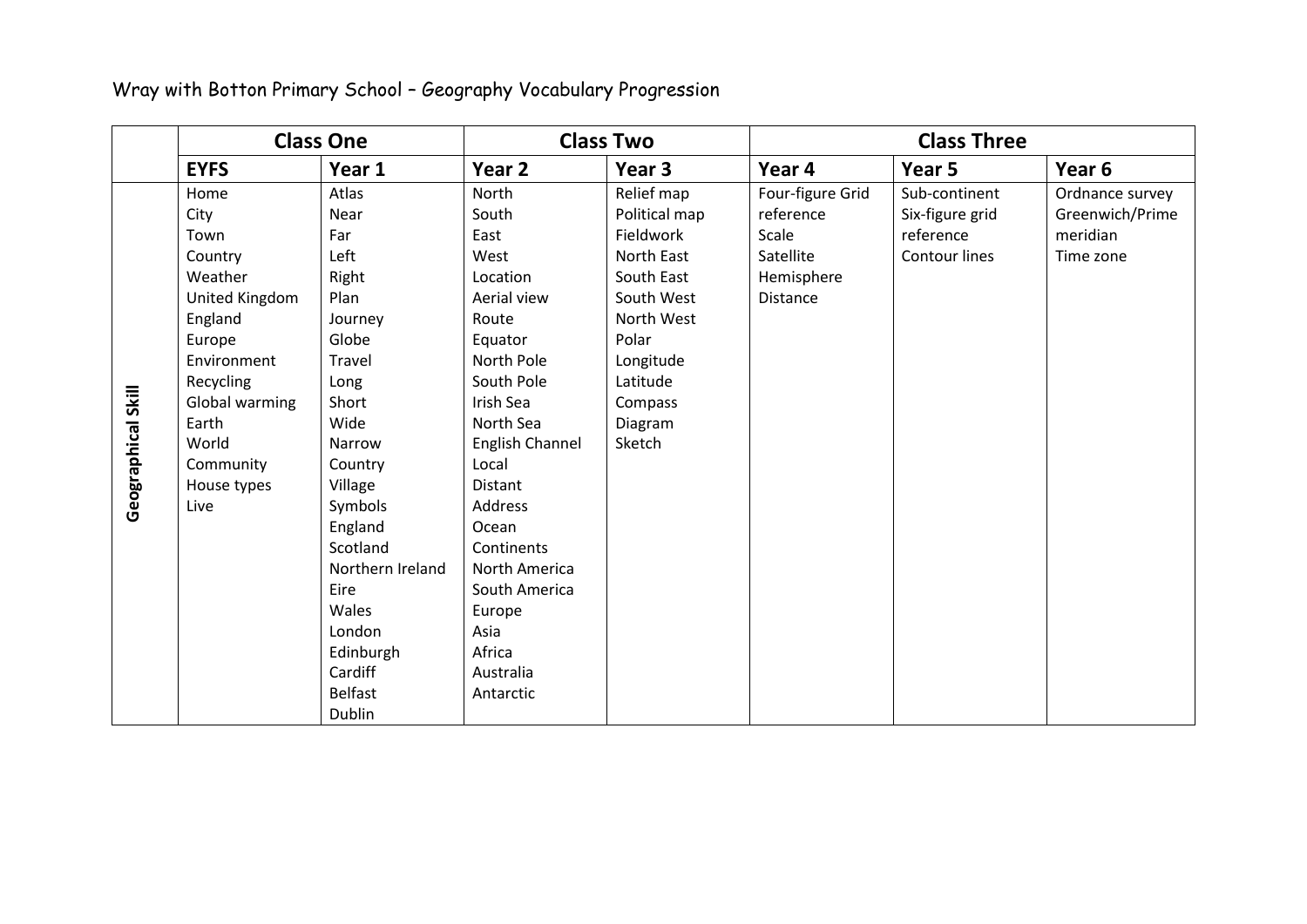## Wray with Botton Primary School – Geography Vocabulary Progression

|                    | Wind    | Beach       | Weathering | Inland            | <b>Biomes</b> | Tectonic plates |
|--------------------|---------|-------------|------------|-------------------|---------------|-----------------|
| Physical Geography | Snow    | Forest      | Erosion    | Contour           | Renewable     | Naturalised     |
|                    | Rain    | Sea         | Peat       | Sustainable       | Northern      | Subterranean    |
|                    | Hail    | Soil        | Loam       | Natural disaster  | hemisphere    | Equatorial      |
|                    | Fog     | Landscape   | Clay       | Ox-bow lake       | Southern      | Magma           |
|                    | Wet     | Environment | Ocean      | Spring water      | hemisphere    |                 |
|                    | Dry     | Desert      | Lake       | Humid             | Terrain       |                 |
|                    | Hot     | Cliff       | Weather    | Coastal           | Vegetation    |                 |
|                    | Cold    | Hill        | Climate    | Evaporation       |               |                 |
|                    | Summer  | Rive        | Zone       | Precipitation     |               |                 |
|                    | Winter  | Vegetation  | Tropical   | Condensation      |               |                 |
|                    | Spring  | Coast       | Polar      | Natural resources |               |                 |
|                    | Autumn  | Mountain    | Equator    | Water cycle       |               |                 |
|                    | Seasons | Valley      |            | River mouth       |               |                 |
|                    |         | Seasonal    |            | Source            |               |                 |
|                    |         |             |            | Flood plain       |               |                 |
|                    |         |             |            | River             |               |                 |
|                    |         |             |            | Meander           |               |                 |
|                    |         |             |            | Surface           |               |                 |
|                    |         |             |            | Sea level         |               |                 |
|                    |         |             |            | Tributary         |               |                 |
|                    |         |             |            | Confluence        |               |                 |
|                    |         |             |            | Irrigation        |               |                 |
|                    |         |             |            | Ground water      |               |                 |
|                    |         |             |            | Delta             |               |                 |
|                    |         |             |            | Arid              |               |                 |